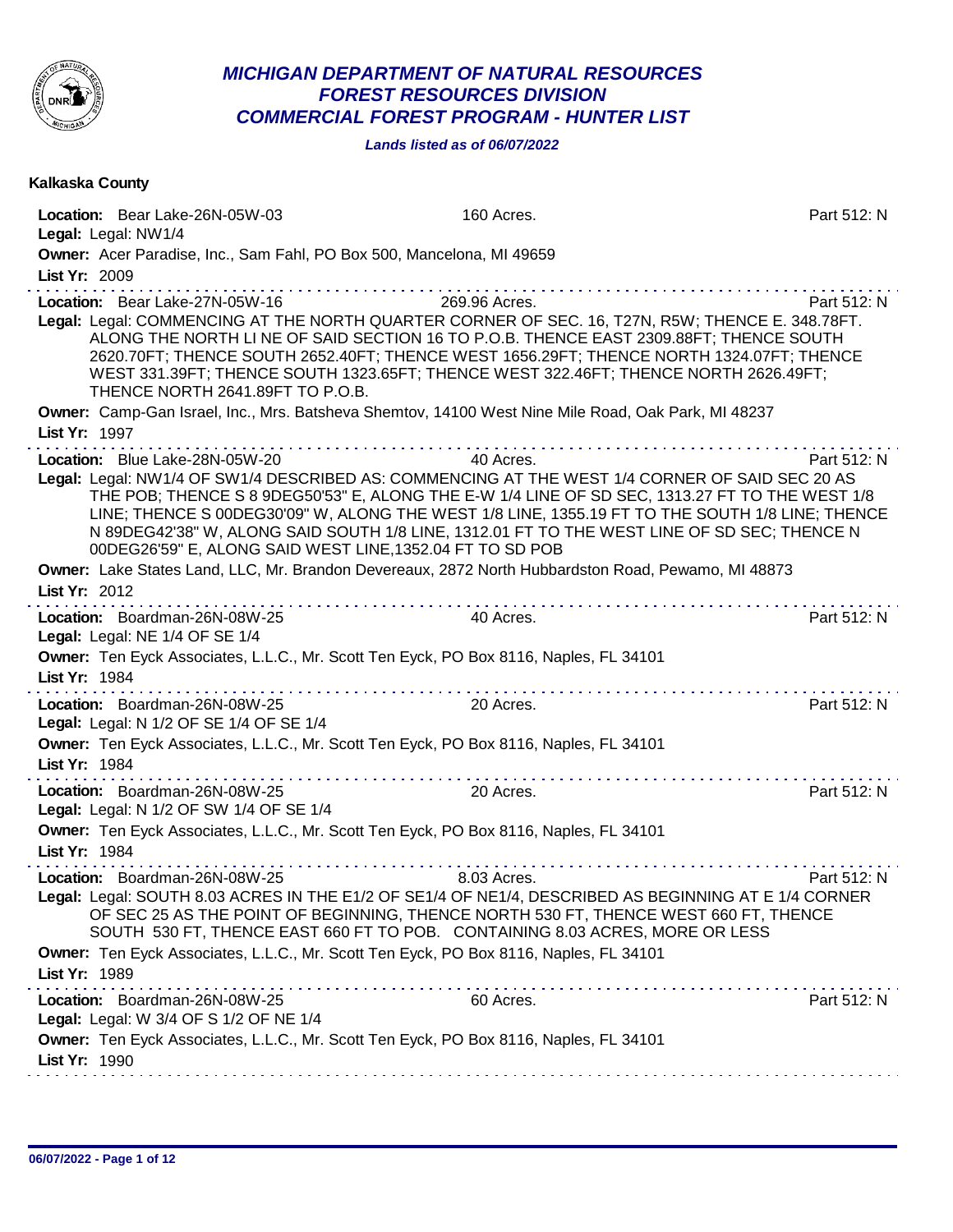| Location: Boardman-26N-08W-25<br>Legal: Legal: COMMENCING AT SE CORNER OF NE1/4, THENCE NORTH 860' TO POB; THENCE WEST 660';<br>THENCE NORTH 460'; THE NCE EAST 660'; THENCE SOUTH 460' TO POINT OF BEGINNING. CONTAINING<br>6.97 ACRES M/L.                                                                                                                                                                                                                                                                                                                                                                                                                                                                                                                                                                                                                                                                                                                                                                                                                                                                                                                                                                                                                                                                                                                                                                                                  | 6.97 Acres.  | Part 512: N |
|-----------------------------------------------------------------------------------------------------------------------------------------------------------------------------------------------------------------------------------------------------------------------------------------------------------------------------------------------------------------------------------------------------------------------------------------------------------------------------------------------------------------------------------------------------------------------------------------------------------------------------------------------------------------------------------------------------------------------------------------------------------------------------------------------------------------------------------------------------------------------------------------------------------------------------------------------------------------------------------------------------------------------------------------------------------------------------------------------------------------------------------------------------------------------------------------------------------------------------------------------------------------------------------------------------------------------------------------------------------------------------------------------------------------------------------------------|--------------|-------------|
| Owner: Ten Eyck Associates, L.L.C., Mr. Scott Ten Eyck, PO Box 8116, Naples, FL 34101<br>List Yr: 1990                                                                                                                                                                                                                                                                                                                                                                                                                                                                                                                                                                                                                                                                                                                                                                                                                                                                                                                                                                                                                                                                                                                                                                                                                                                                                                                                        |              |             |
| Location: Boardman-26N-08W-25<br>Legal: Legal: NW1/4 OF SE1/4                                                                                                                                                                                                                                                                                                                                                                                                                                                                                                                                                                                                                                                                                                                                                                                                                                                                                                                                                                                                                                                                                                                                                                                                                                                                                                                                                                                 | 40 Acres.    | Part 512: N |
| Owner: Ten Eyck Associates, L.L.C., Mr. Scott Ten Eyck, PO Box 8116, Naples, FL 34101<br>List Yr: 1978<br>.                                                                                                                                                                                                                                                                                                                                                                                                                                                                                                                                                                                                                                                                                                                                                                                                                                                                                                                                                                                                                                                                                                                                                                                                                                                                                                                                   |              |             |
| Location: Boardman-26N-08W-29<br>Legal: Legal: NE 1/4 OF NW 1/4                                                                                                                                                                                                                                                                                                                                                                                                                                                                                                                                                                                                                                                                                                                                                                                                                                                                                                                                                                                                                                                                                                                                                                                                                                                                                                                                                                               | 40 Acres.    | Part 512: N |
| Owner: Donald W. Hudson, 921 Mc Connell Hwy, , Charlotte, MI 48813<br>List Yr: 1983                                                                                                                                                                                                                                                                                                                                                                                                                                                                                                                                                                                                                                                                                                                                                                                                                                                                                                                                                                                                                                                                                                                                                                                                                                                                                                                                                           |              |             |
| .<br>Location: Boardman-26N-08W-29<br>Legal: Legal: SE 1/4 OF NW 1/4                                                                                                                                                                                                                                                                                                                                                                                                                                                                                                                                                                                                                                                                                                                                                                                                                                                                                                                                                                                                                                                                                                                                                                                                                                                                                                                                                                          | 40 Acres.    | Part 512: N |
| Owner: Donald W. Hudson, 921 Mc Connell Hwy, , Charlotte, MI 48813<br>List Yr: 1983                                                                                                                                                                                                                                                                                                                                                                                                                                                                                                                                                                                                                                                                                                                                                                                                                                                                                                                                                                                                                                                                                                                                                                                                                                                                                                                                                           |              |             |
| Location: Boardman-26N-08W-34<br>Legal: Legal: NW1/4 OF SE1/4                                                                                                                                                                                                                                                                                                                                                                                                                                                                                                                                                                                                                                                                                                                                                                                                                                                                                                                                                                                                                                                                                                                                                                                                                                                                                                                                                                                 | 40 Acres.    | Part 512: N |
| Owner: Bell Land Management, LLC, Mr. Steven T. Bell, 10378 Birdseye Court, West Olive, MI 49460<br>List Yr: 1979                                                                                                                                                                                                                                                                                                                                                                                                                                                                                                                                                                                                                                                                                                                                                                                                                                                                                                                                                                                                                                                                                                                                                                                                                                                                                                                             |              |             |
| .<br>Location: Boardman-26N-08W-34<br>Legal: Legal: NE1/4 OF SW1/4                                                                                                                                                                                                                                                                                                                                                                                                                                                                                                                                                                                                                                                                                                                                                                                                                                                                                                                                                                                                                                                                                                                                                                                                                                                                                                                                                                            | 40 Acres.    | Part 512: N |
| Owner: Bell Land Management, LLC, Mr. Steven T. Bell, 10378 Birdseye Court, West Olive, MI 49460<br>List Yr: 1984                                                                                                                                                                                                                                                                                                                                                                                                                                                                                                                                                                                                                                                                                                                                                                                                                                                                                                                                                                                                                                                                                                                                                                                                                                                                                                                             |              |             |
| Location: Clearwater-28N-08W-01<br>Legal: Legal: SW1/4 OF NE1/4                                                                                                                                                                                                                                                                                                                                                                                                                                                                                                                                                                                                                                                                                                                                                                                                                                                                                                                                                                                                                                                                                                                                                                                                                                                                                                                                                                               | 40 Acres.    | Part 512: N |
| Owner: Mr. and Mrs. Stephen H. Anderson, PO Box 136, , Reed City, MI 49677<br>List Yr: 1997                                                                                                                                                                                                                                                                                                                                                                                                                                                                                                                                                                                                                                                                                                                                                                                                                                                                                                                                                                                                                                                                                                                                                                                                                                                                                                                                                   |              |             |
| Location: Clearwater-28N-08W-01<br>Legal: Legal: SE1/4 OF NW1/4 OF NE1/4                                                                                                                                                                                                                                                                                                                                                                                                                                                                                                                                                                                                                                                                                                                                                                                                                                                                                                                                                                                                                                                                                                                                                                                                                                                                                                                                                                      | 10 Acres.    | Part 512: N |
| Owner: Mr. and Mrs. Stephen H. Anderson, PO Box 136, , Reed City, MI 49677<br>List Yr: 1998                                                                                                                                                                                                                                                                                                                                                                                                                                                                                                                                                                                                                                                                                                                                                                                                                                                                                                                                                                                                                                                                                                                                                                                                                                                                                                                                                   |              |             |
| Location: Clearwater-28N-08W-01<br>Legal: Legal: N1/2 OF NW1/4 EXCEPT THAT PART DESCRIBED AS COMMENCING AT THE NW CORNER OF SAID<br>SECTION 1; THENCE S0 0DEG31'15"W ALONG THE WEST LINE OF SAID SECTION A DISTANCE OF 147.50<br>FT; THENCE S89DEG28'45"E A DISTANCE OF 32.69 FT TO THE EASTERLY R/O/W LINE OF RUTTAN ROAD<br>AND THE SOUTHERLY EDGE OF AN EXISTING DIRT ACCESS DRIVE; THENCE ALONG THE SOUTHERLY<br>EDGE OF SAID ACCESS DRIVE THE FOLLOWING 4 COURSES; S78DEG08'44"E A DISTANCE OF 16.53 FT,<br>149.55 FT ALONG THE ARC OF A 361.73 FT RADIUS CURVE TO THE RIGHT WITH A CHORD BEARING OF<br>S50DEG28'01"E 148.49 FT, S45DEG04'27"E A DISTANCE OF 35.14 FT, AND 118.07 FT ALONG THE ARC OF A<br>350 FT RADIUS CURVE TO THE LEFT WITH A CHORD BEARING OF S55DEG42'55"E 117.51 FT; THENCE<br>N00DEG00'00"W A DISTANCE OF 38.96 FT TO THE POB; THENCE CONTINUING N00DEG00'00"W A<br>DISTANCE OF181.32 FT; THENCE N90DEG00'00"E A DISTANCE OF 208.71 FT; THENCE S00DEG00'00"W A<br>DISTANCE OF 221.71 FT; THENCE 101.80 FT ALONG THE ARC OF 2168.82 FT RADIUS CURVE TO THE LEFT<br>WITH A CHORD BEARING OF N85DEG15'42"W 101.79 FT; THENCE N83DEG28'35"W A DISTANCE OF 34.18<br>FT; THENCE 81.32 FT ALONG THE ARC OFA 315 FT RADIUS CURVE TO THE RIGHT WITH A CHORD<br>BEARING OF N69DEG49'15"W 81.09 FT TO THE POB<br>Owner: Ms. Lorena Marie Mcdowell, Ms. Mary Ann Kuechle, 381 Merriweather Rd, Grosse Pointe Farms, MI 48236 | 82.36 Acres. | Part 512: N |
| List Yr: 1984                                                                                                                                                                                                                                                                                                                                                                                                                                                                                                                                                                                                                                                                                                                                                                                                                                                                                                                                                                                                                                                                                                                                                                                                                                                                                                                                                                                                                                 |              |             |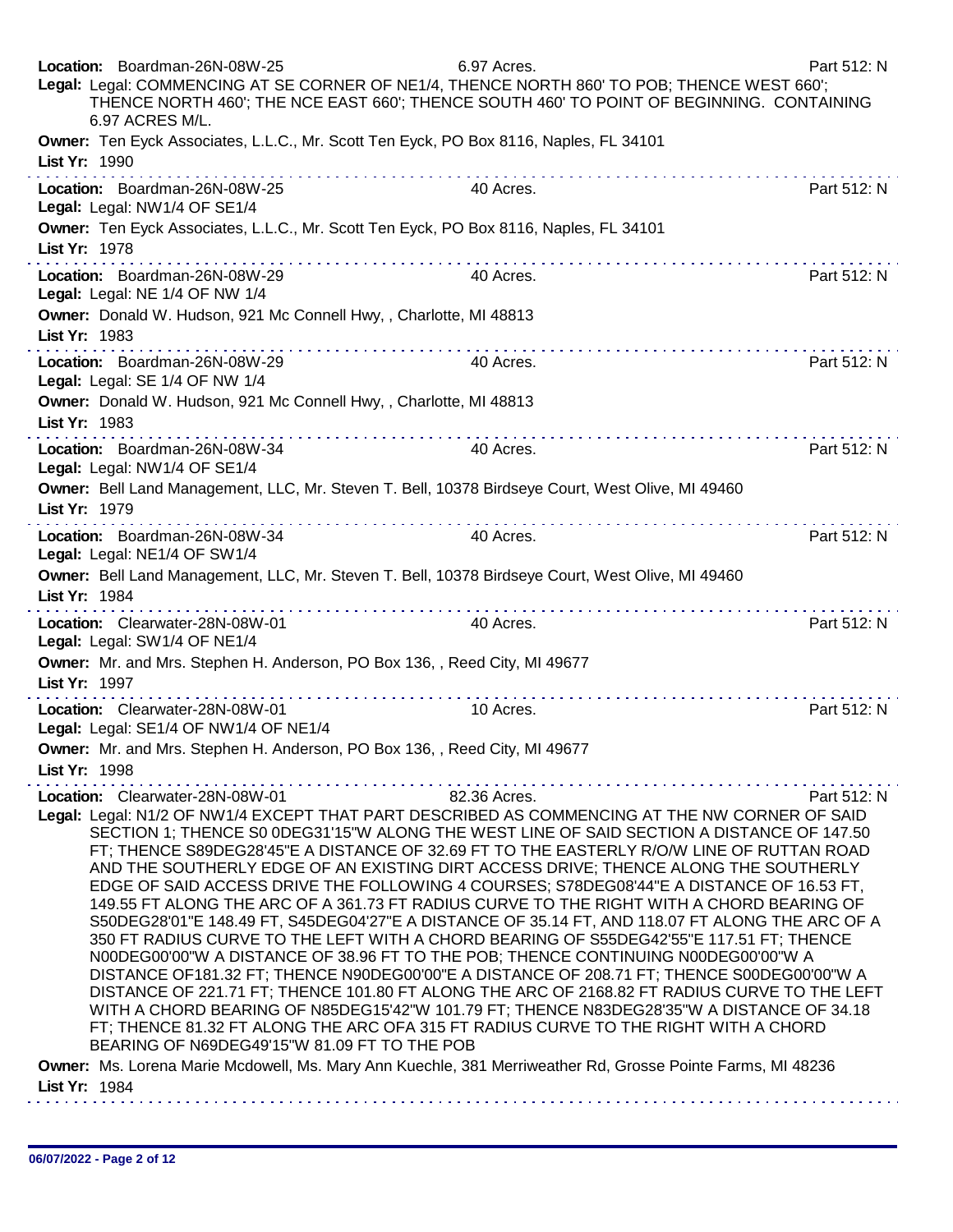| Location: Clearwater-28N-08W-04<br>Legal: Legal: E1/2 OF SE1/4                                                                                                                                                                                                                                                                                                                                                                                                                                                                                                                                                                                                                                                                                                                                                                                                                                                                                                                                                                                                                                                                                                                                                                                                                                                                                                                                                                     | 80 Acres.     | Part 512: N |
|------------------------------------------------------------------------------------------------------------------------------------------------------------------------------------------------------------------------------------------------------------------------------------------------------------------------------------------------------------------------------------------------------------------------------------------------------------------------------------------------------------------------------------------------------------------------------------------------------------------------------------------------------------------------------------------------------------------------------------------------------------------------------------------------------------------------------------------------------------------------------------------------------------------------------------------------------------------------------------------------------------------------------------------------------------------------------------------------------------------------------------------------------------------------------------------------------------------------------------------------------------------------------------------------------------------------------------------------------------------------------------------------------------------------------------|---------------|-------------|
| Owner: Bell Land Management, LLC, Mr. Steven T. Bell, 10378 Birdseye Court, West Olive, MI 49460<br>List Yr: 1979                                                                                                                                                                                                                                                                                                                                                                                                                                                                                                                                                                                                                                                                                                                                                                                                                                                                                                                                                                                                                                                                                                                                                                                                                                                                                                                  |               |             |
| Location: Clearwater-28N-08W-13<br>Legal: Legal: E 1/2 OF SE 1/4, NW 1/4 OF SE 1/4                                                                                                                                                                                                                                                                                                                                                                                                                                                                                                                                                                                                                                                                                                                                                                                                                                                                                                                                                                                                                                                                                                                                                                                                                                                                                                                                                 | 120 Acres.    | Part 512: N |
| Owner: Mr. and Mrs. Larry Comai, 7649 Underhill Road NW, , Rapid City, MI 49676<br>List Yr: 1975                                                                                                                                                                                                                                                                                                                                                                                                                                                                                                                                                                                                                                                                                                                                                                                                                                                                                                                                                                                                                                                                                                                                                                                                                                                                                                                                   |               |             |
| Location: Clearwater-28N-08W-24<br>Legal: Legal: NE1/4 OF NE1/4, AND E1/2 OF SE1/4 OF NE1/4                                                                                                                                                                                                                                                                                                                                                                                                                                                                                                                                                                                                                                                                                                                                                                                                                                                                                                                                                                                                                                                                                                                                                                                                                                                                                                                                        | 60 Acres.     | Part 512: N |
| Owner: Mr. and Mrs. Richard Westerman, 3854 Haven Hill Lane, , Williamsburg, MI 49690<br>List Yr: 1996                                                                                                                                                                                                                                                                                                                                                                                                                                                                                                                                                                                                                                                                                                                                                                                                                                                                                                                                                                                                                                                                                                                                                                                                                                                                                                                             |               |             |
| Location: Clearwater-28N-08W-27<br>Legal: Legal: NE 1/4 OF SE 1/4                                                                                                                                                                                                                                                                                                                                                                                                                                                                                                                                                                                                                                                                                                                                                                                                                                                                                                                                                                                                                                                                                                                                                                                                                                                                                                                                                                  | 40 Acres.     | Part 512: N |
| Owner: Mr. Arthur R. Sieting, 2055 West Sanilac Road, Sandusky, MI 48471<br>List Yr: 1983                                                                                                                                                                                                                                                                                                                                                                                                                                                                                                                                                                                                                                                                                                                                                                                                                                                                                                                                                                                                                                                                                                                                                                                                                                                                                                                                          |               |             |
| Location: Clearwater-28N-08W-27<br>Legal: Legal: EAST 10 ACRES OF THAT PART OF SE1/4 OF SE1/4 LYING NORTH OF HILL RD                                                                                                                                                                                                                                                                                                                                                                                                                                                                                                                                                                                                                                                                                                                                                                                                                                                                                                                                                                                                                                                                                                                                                                                                                                                                                                               | 10 Acres.     | Part 512: N |
| Owner: Mr. Arthur R. Sieting, 2055 West Sanilac Road, Sandusky, MI 48471<br>List Yr: 2010                                                                                                                                                                                                                                                                                                                                                                                                                                                                                                                                                                                                                                                                                                                                                                                                                                                                                                                                                                                                                                                                                                                                                                                                                                                                                                                                          |               |             |
| Location: Clearwater-28N-08W-27<br>Legal: Legal: THAT PART OF THE SE1/4 OF SW1/4 DESCRIBED AS: COMMENCING AT THE SOUTH 1/4 CORNER OF<br>SAID SECTION 27; THENCE NORTH 00D28'48" EAST ALONG THE NORTH-SOUTH 1/4 LINE OF SAID<br>SECTION, 711.91 FT TO THE POB; THENCE CONTINUING NORTH 00D28'48" EAST ALONG THE NORTH-<br>SOUTH 1/4 LINE 602.20 FT TO THE SOUTH 1/8 LINEOF SAID SECTION 27; THENCE NORTH 88D46'46" WEST<br>ALONG SAID SOUTH LINE 664.23 FT; THENCE SOUTH 39D46'37" WEST 212.13 FT; THENCE SOUTH<br>10D06'39" WEST 165.40 FT; THENCE SOUTH 22D25'04" WEST 207.15 FT; THENCE SOUTH 83D37'11" EAST<br>886.28 FT TO THE SAID POB;                                                                                                                                                                                                                                                                                                                                                                                                                                                                                                                                                                                                                                                                                                                                                                                       | 10 Acres.     | Part 512: N |
| Owner: Acer Paradise, Inc., Sam Fahl, PO Box 500, Mancelona, MI 49659<br>List Yr: 2011                                                                                                                                                                                                                                                                                                                                                                                                                                                                                                                                                                                                                                                                                                                                                                                                                                                                                                                                                                                                                                                                                                                                                                                                                                                                                                                                             |               |             |
| Location: Clearwater-28N-08W-27<br>Legal: Legal: W1/2 SE1/4 AND NE1/4 SW1/4 EXCEPT THE SW1/4 OF SE1/4 LYING SOUTH OF THE CENTERLINE OF<br>HILL ROAD. Also Except all that part of the following description lying in the South 1/2 of Section 27: BEGINNING<br>AT THE 1/4 CORNER COMMON TO SECTIONS 27 AND 34; THENCE S00°28'04"W ALONG THE NORTH AND<br>SOUTH 1/4 LINE OF SAID SECTION 27, 180.88 FEET TO THE CENTERLINE OF HILL ROAD; THENCE<br>S38°08'00"W ALONG SAID CENTERLINE, 54.02 FEET; THENCE SOUTHWESTERLY 86.36 FEET ALONG THE<br>ARC OF A 192.71 FOOT RADIUS CURVE TO THE RIGHT, LONG CHORD BEARING S50°58'16"W, 85.64 FEET;<br>THENCE S63°48'31"W, 13.51 FEET ALONG SAID CENTERLINE; THENCE LEAVING SAID CENTERLINE<br>N00°26'17"E, 708.39 FEET; THENCE S88°17'18"E, 111.50 FEET TO THE NORTH AND SOUTH 1/4 LINE OF<br>SAID SECTION 27; THENCE CONTINUING S88°17'18"E, 408.07 FEET; THENCE S00°26'17"W, 308.34 FEET<br>TO THE CENTERLINE OF HILL ROAD; THENCE S75°18'07"W ALONG SAID CENTERLINE, 158.51 FEET;<br>THENCE CONTINUING ALONG SAID CENTERLINE SOUTHWESTERLY, 134.07 FEET ALONG THE ARC OF A<br>260.00 FOOT RADIUS CURVE TO THE LEFT, LONG CHORD BEARING S60°31'47"W, 132.59 FEET ALONG<br>SAID SOUTH SECTION LINE TO A POINT ON THE SOUTH LINE OF SAID SECTION 27; THENCE<br>N88°17'18"W, 140.22 FEET TO THE POINT OF BEGINNING.<br>Owner: Acer Paradise, Inc., Sam Fahl, PO Box 500, Mancelona, MI 49659 | 111.05 Acres. | Part 512: N |
| List Yr: 2011                                                                                                                                                                                                                                                                                                                                                                                                                                                                                                                                                                                                                                                                                                                                                                                                                                                                                                                                                                                                                                                                                                                                                                                                                                                                                                                                                                                                                      |               |             |

 $\mathbb{Z}$ 

 $\mathbf{r}$  $\mathbb{R}^2$   $\mathbf{r}$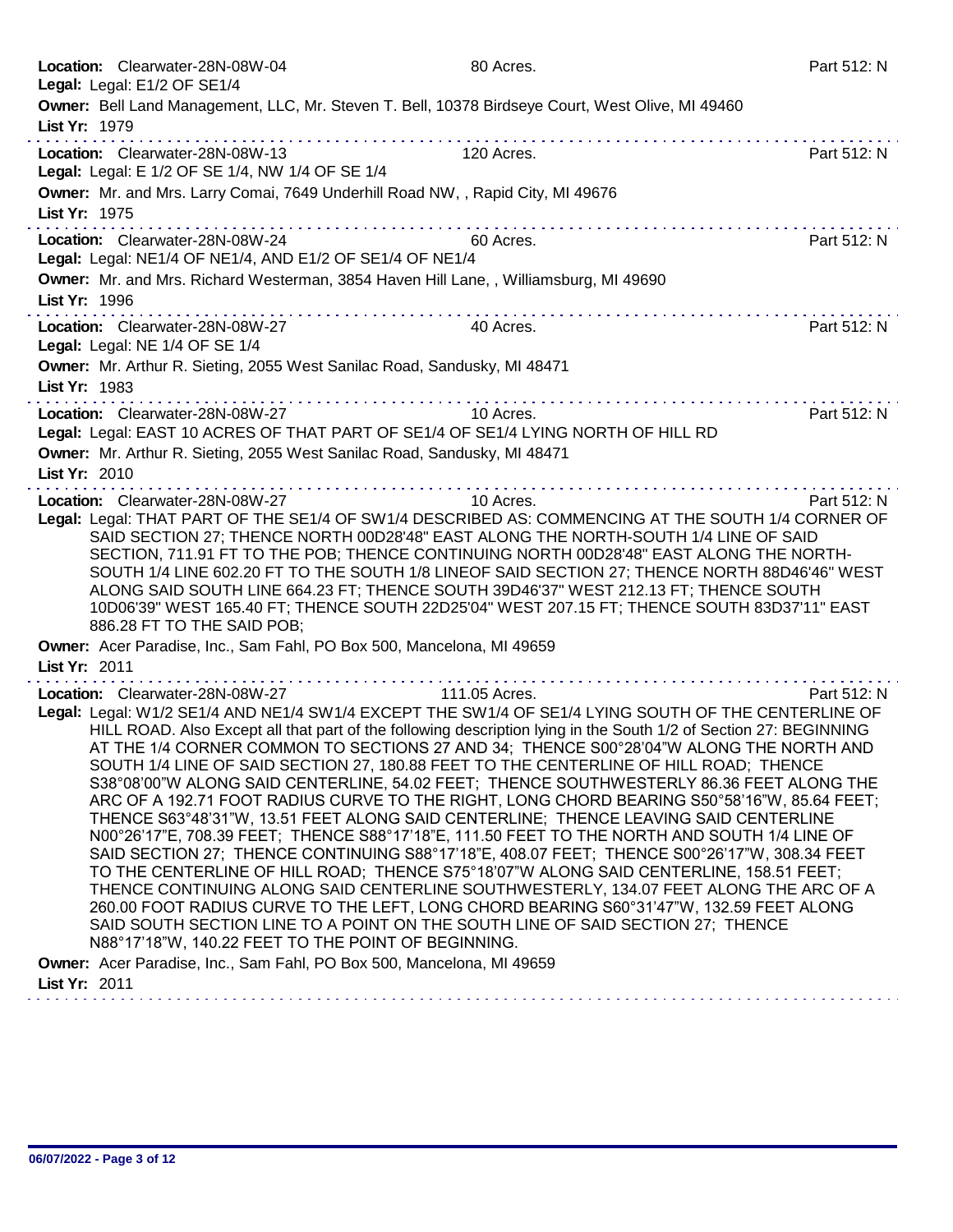## Location: Clearwater-28N-08W-27 8.9 Acres. Part 512: N

Legal: Legal: THAT PART OF E1/2 NW1/4 SECTION 34 AND SE1/4 SW1/4 SECTION 27 DESCRIBED AS: BEGINNING AT THE 1/4 CORNER COMMON TO SAID SECTIONS 27 AND 34; THENCE SOUTH 00D29'35" WESTALONG THE NORTH-SOUTH 1/4 LINE OF SAID SECTION 34, 176.47 FT TO THE CENTERLINE OF HILL ROAD; THENCE SOUTH 35D12'07" WEST ALONG SAID CENTERLINE 47.64 FT TO A 192.71 FT RADIUS CURVE TO THE RIGHT FOR SAID CENTERLINE; THENCE SOUTHWESTERLY ALONG THE ARC OF SAID CURVE 96.29 FT, (LONG CHORD BEING SOUTH 49D30'56" WEST, 95.29 FT); THENCE CONTINUING ALONG SAID CENTERLINE SOUTH 63D49'45" WEST, 342.72 FT; THENCE NORTH 01D51'42" EAST, 344.27 FT; THENCE NORTH 59D39'43" WEST, 188.80 FT TO THE LINE COMMON TO SAID SECTIONS 27 AND 34; THENCE NORTH 79D09'39" WEST, 315.63 FT; THENCE NORTH 63D53'22" WEST, 322.85FT; THENCE NORTH 27D33'47" EAST, 103.51 FT; THENCE NORTH 88D16'08" EAST, 1116.15 FT TO THE NORTH-SOUTH 1/4 LINE OF SAID SECTION 27; THENCE SOUTH 00D28'48" WEST ALONG SAID NORTH-SOUTH 1/4 LINE FOR SECTION 27, 337.97 FT TO THE SAID POB. Except PART OF THE EAST 1/2 NORTHWEST 1/4 DESCRIBED AS BEGINNING AT THE 1/4 CORNER COMMON TO SECTIONS 27 AND 34; THENCE S00°28'04"W ALONG THE NORTH AND SOUTH 1/4 LINE OF SAID SECTION 27,

180.88 FEET TO THE CENTERLINE OF HILL ROAD; THENCE S38°08'00"W ALONG SAID CENTERLINE, 54.02 FEET; THENCE SOUTHWESTERLY 86.36 FEET ALONG THE ARC OF A 192.71 FOOT RADIUS CURVE TO THE RIGHT, LONG CHORD BEARING S50°58'16"W, 85.64 FEET; THENCE S63°48'31"W, 13.51 FEET ALONG SAID CENTERLINE; THENCE LEAVING SAID CENTERLINE N00°26'17"E, 708.39 FEET; THENCE S88°17'18"E, 111.50 FEET TO THE NORTH AND SOUTH 1/4 LINE OF SAID SECTION 27; THENCE CONTINUING S88°17'18"E, 408.07 FEET; THENCE S00°26'17"W, 308.34 FEET TO THE CENTERLINE OF HILL ROAD; THENCE S75°18'07"W ALONG SAID CENTERLINE, 158.51 FEET; THENCE CONTINUING ALONG SAID CENTERLINE SOUTHWESTERLY, 134.07 FEET ALONG THE ARC OF A 260.00 FOOT RADIUS CURVE TO THE LEFT, LONG CHORD BEARING S60°31'47"W, 132.59 FEET ALONG SAID SOUTH SECTION LINE TO A POINT ON THE SOUTH LINE OF SAID SECTION 27; THENCE N88°17'18"W,

140.22 FEET TO THE POINT OF BEGINNING.SUBJECT TO ROW FOR HILL ROAD.

Owner: Acer Paradise, Inc., Sam Fahl, PO Box 500, Mancelona, MI 49659 List Yr: 2011

Location: Clearwater-28N-08W-27 7.8 Acres. 2008 7.8 Acres.

Legal: Legal: THAT PART OF THE SE1/4 OF SW1/4 DESCRIBED AS: COMMENCING AT THE SOUTH 1/4 CORNER OF SAID SECTION 27; THENCE NORTH 00D28'48" EAST ALONG THE NORTH-SOUTH 1/4 LINE OF SAID SECTION 27, 337.97 FT TO THE POB; THENCE CONTINUING NORTH 00D28'48" EAST ALONG THE NORTH-SOUTH 1/4 LINE 373.94 FT; THENCE NORTH 83D37'11" WEST, 886.28 FT; THENCE SOUTH 53D18'43" WEST, 158.28 FT; THENCE SOUTH 19D06'38" WEST, 110.98 FT; THENCE SOUTH 24D53'45" EAST, 199.76 FT; THENCE SOUTH 51D40'47" WEST, 202.43 FT; THENCE NORTH 88D16'08" EAST, 1116.15 FT TO THE SAID POB; Except a parcel described as: BEGINNING AT THE 1/4 CORNER COMMON TO SECTIONS 27 AND 34; THENCE S00°28'04"W ALONG THE NORTH AND SOUTH 1/4 LINE OF SAID SECTION 27, 180.88 FEET TO THE CENTERLINE OF HILL ROAD; THENCE S38°08'00"W ALONG SAID CENTERLINE, 54.02 FEET; THENCE SOUTHWESTERLY 86.36 FEET ALONG THE ARC OF A 192.71 FOOT RADIUS CURVE TO THE RIGHT, LONG CHORD BEARING S50°58'16"W, 85.64 FEET; THENCE S63°48'31"W, 13.51 FEET ALONG SAID CENTERLINE; THENCE LEAVING SAID CENTERLINE N00°26'17"E, 708.39 FEET; THENCE S88°17'18"E, 111.50 FEET TO THE NORTH AND SOUTH 1/4 LINE OF SAID SECTION 27; THENCE CONTINUING S88°17'18"E, 408.07 FEET; THENCE S00°26'17"W, 308.34 FEET TO THE CENTERLINE OF HILL ROAD; THENCE S75°18'07"W ALONG SAID CENTERLINE, 158.51 FEET; THENCE CONTINUING ALONG SAID CENTERLINE SOUTHWESTERLY, 134.07 FEET ALONG THE ARC OF A 260.00 FOOT RADIUS CURVE TO THE LEFT, LONG CHORD BEARING S60°31'47"W, 132.59 FEET ALONG SAID SOUTH SECTION LINE TO A POINT ON THE SOUTH LINE OF SAID SECTION 27; THENCE N88°17'18"W, 140.22 FEET TO THE POINT OF BEGINNING.

Owner: Acer Paradise, Inc., Sam Fahl, PO Box 500, Mancelona, MI 49659

List Yr: 2011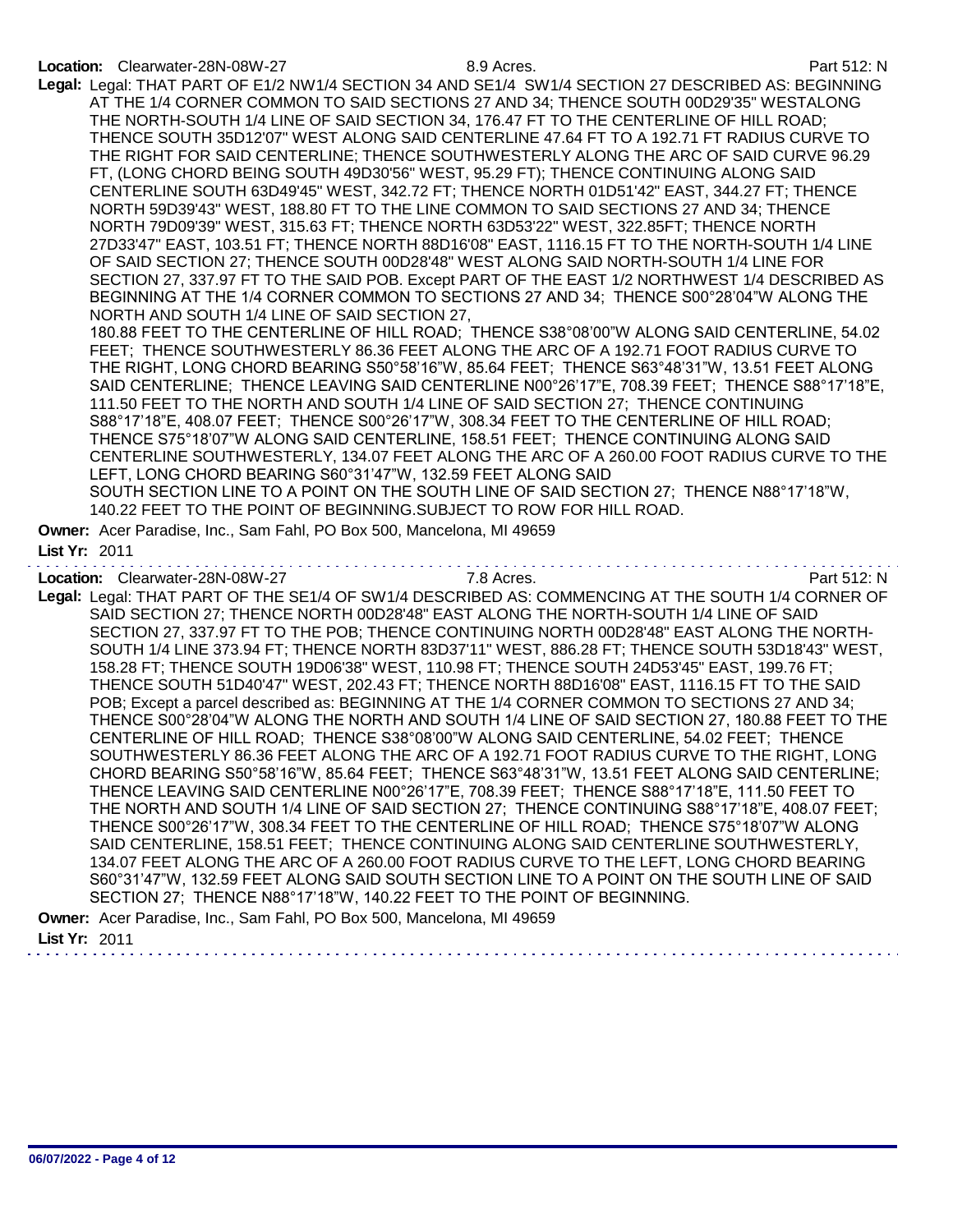|               | Location: Coldsprings-28N-06W-21                                    | 40 Acres.                                                                                      | Part 512: N |
|---------------|---------------------------------------------------------------------|------------------------------------------------------------------------------------------------|-------------|
|               |                                                                     | Legal: Legal: PART OF N1/2 OF NW1/4 DESCRIBED AS 4 PARCELS AS FOLLOWS: PARCEL 1: COMMENCING AT |             |
|               |                                                                     | NW CORNER OF SECTION 21, T28N, R6W; THENCE SOUTH 00D00'17" EAST 924.31 FT. ALONG WEST LINE     |             |
|               |                                                                     | OF SAID SECTION 21 AND THE CENTERLINE OF DARRAGH ROAD; THENCE EAST 842.0 FT; THENCE            |             |
|               |                                                                     | SOUTH 76D59'53" EAST 350 FT. TO POB; THENCE NORTH 11D00'40" EAST 655.44 FT; THENCE SOUTH       |             |
|               |                                                                     | 83D44'52" EAST 602.00 FT ALONG THE CENTERLINE OF AN EASEMENT RECORDED IN LIBER 103, PAGE 50    |             |
|               |                                                                     | AND LIBER 67, PAGE 398; THENCE SOUTH 06D19'37" WEST 730.75 FT; THENCE NORTH 76D59'53" WEST     |             |
|               |                                                                     | 660 FT TO THE POB; BEING A PART OF THE N1/2 OF SAID SECTION 21 (005-021-001-03); AND PARCEL 2: |             |
|               |                                                                     |                                                                                                |             |
|               |                                                                     | COMMENCING AT NW CORNER OF SECTION 21, T28N, R6W; THENCE SOUTH 00D00'17" EAST 924.31 FT.       |             |
|               |                                                                     | ALONG WEST LINE OF SAID SECTION 21; THENCE EAST 532.0 FT TO THE POB; THENCE NORTH 04D55'52"    |             |
|               |                                                                     | EAST 645.98FT;THENCE SOUTH 83D44'52" EAST 725 FT ALONG THE CENTERLINE OF AN EASEMENT           |             |
|               |                                                                     | RECORDED IN LIBER 103, PAGE 50 AND LIBER 67, PAGE 398; THENCE SOUTH 11D00'40" WEST 655.44 FT;  |             |
|               |                                                                     | THENCE NORTH 76D59'53" WEST 350FT; THENCE WEST 310 FT TO THE POB; BEING A PART OF THE          |             |
|               |                                                                     | NW1/4 OF SAID SECTION 21 (005-021-001-02); AND PARCEL 3: COMMENCING AT NW CORNER OF            |             |
|               |                                                                     | SECTION 21, T28N, R6W; THENCE SOUTH 00D00'17" EAST 924.31 FT. ALONG WEST LINE OF SAID          |             |
|               |                                                                     | SECTION 21; THENCE EAST 842.0 FT; THENCE SOUTH 76D59'53" EAST 1010 FT. TO POB; THENCE          |             |
|               |                                                                     | NORTH06D19'37" EAST 730.75 FT; THENCE SOUTH 83D44'52" EAST 525.00 FT ALONG THE CENTERLINE OF   |             |
|               |                                                                     | AN EASEMENT RECORDED IN LIBER 103, PAGE 50 AND LIBER 67, PAGE 398; THENCE SOUTH 00D07'12"      |             |
|               |                                                                     | EAST 808.62 FT; THENCE NORTH76D59'53" WEST 620 FT TO THE POB; BEING A PART OF THE N1/2 OF      |             |
|               |                                                                     | SAID SECTION 21 (005-021-001-04; AND PARCEL4: COMMENCING AT NW CORNER OF SECTION 21, T28N,     |             |
|               |                                                                     | R6W; THENCE SOUTH 00D00'17" EAST 924.31 FT. ALONG WEST LINE OF SAID SECTION 21; THENCE EAST    |             |
|               |                                                                     | 842.0 FT; THENCE SOUTH 76D59'53" EAST 1630 FT. TO POB; THENCE NORTH00D07'12" WEST 808.62 FT;   |             |
|               |                                                                     | THENCE SOUTH 83D44'52" EAST 555.00 FT ALONG THE CENTERLINE OF AN EASEMENT RECORDED IN          |             |
|               |                                                                     |                                                                                                |             |
|               |                                                                     | LIBER 103, PAGE 50 AND LIBER 67, PAGE 398; THENCE SOUTH 04D10'31" WEST 862.95 FT; THENCE       |             |
|               |                                                                     | NORTH 76D59'53" WEST 500 FT TO THE POB; BEING A PART OF THE N1/2 OF SAID SECTION 21 (005-021-  |             |
|               |                                                                     | 001-05); SUBJECT TO AND TOGETHER WITH AN EASEMENT AS RECORDED IN LIBER 103, PAG E 50 AND       |             |
|               |                                                                     | LIBER 67, PAGE 398, KALKASKA COUNTY RECORDS; NOTE: THE EASEMENT RECORDED IN LIBER 103,         |             |
|               |                                                                     | PAGE 50 AND LIBER 67, PAGE 398 IS: A STRIP OF LAND100 FT IN WIDTH, BEING 50 FT ON EACH SIDE OF |             |
|               |                                                                     | THE CENTER OF THE ELECTRIC TRANSMISSION LINE TO BE ERECTED UPON, OVER AND ACROSS THE           |             |
|               |                                                                     | N1/2 OF SEC 21 AND N1/2 OF NW1/4, S1/2 OF NE1/.4 AND N1/2 OFSE1/4OF SECTION 22 OF T28N, R06W   |             |
|               |                                                                     | Owner: Acer Paradise, Inc., Sam Fahl, PO Box 500, Mancelona, MI 49659                          |             |
| List Yr: 2009 |                                                                     |                                                                                                |             |
|               |                                                                     | .                                                                                              |             |
|               | Location: Coldsprings-28N-06W-24                                    | 40 Acres.                                                                                      | Part 512: N |
|               | Legal: Legal: SOUTH 1320 FT. OF GOVT. LOT 1                         |                                                                                                |             |
|               |                                                                     | Owner: Mr. James E. Fawcett, 6241 Davenport Rd,, Woodland, MI 48897                            |             |
|               |                                                                     |                                                                                                |             |
| List Yr: 1983 |                                                                     |                                                                                                |             |
|               | Location: Coldsprings-28N-06W-24                                    | 36.65 Acres.                                                                                   | Part 512: N |
|               | Legal: Legal: GOVT, LOT 3 PLUS ACCRETED ACREAGE                     |                                                                                                |             |
|               |                                                                     |                                                                                                |             |
|               |                                                                     | Owner: Mr. and Mrs. Charles F. Fawcett, 6400 Woodland Dr NE, , Kalkaska, MI 49646              |             |
| List Yr: 1983 |                                                                     |                                                                                                |             |
|               |                                                                     |                                                                                                |             |
|               | Location: Coldsprings-28N-06W-24                                    | 40 Acres.                                                                                      | Part 512: N |
|               | Legal: Legal: SW 1/4 OF NW 1/4                                      |                                                                                                |             |
|               | Owner: Mr. James E. Fawcett, 6241 Davenport Rd,, Woodland, MI 48897 |                                                                                                |             |
| List Yr: 1983 |                                                                     |                                                                                                |             |
|               |                                                                     |                                                                                                |             |
|               | Location: Coldsprings-28N-06W-24                                    | 43.65 Acres.                                                                                   | Part 512: N |
|               |                                                                     | Legal: Legal: GOV LOT 6, PLUS ACCRETED ACREAGE EXC. PICKEREL LAKE SHORE SUBDIVISION & EXC EAST |             |
| 320'          |                                                                     |                                                                                                |             |
|               | Owner: Mr. James E. Fawcett, 6241 Davenport Rd,, Woodland, MI 48897 |                                                                                                |             |
|               |                                                                     |                                                                                                |             |
| List Yr: 1983 |                                                                     |                                                                                                |             |
|               | Location: Coldsprings-28N-06W-24                                    | 57.6 Acres.                                                                                    | Part 512: N |
|               |                                                                     | Legal: Legal: GOV. LOT 5, PLUS ACCRETED ACREAGE LYING WEST OF THE NORTH-SOUTH 1/4 LINE         |             |
|               |                                                                     |                                                                                                |             |
|               |                                                                     | Owner: Mr. James E. Fawcett, 6241 Davenport Rd,, Woodland, MI 48897                            |             |
| List Yr: 1983 |                                                                     |                                                                                                |             |
|               |                                                                     |                                                                                                |             |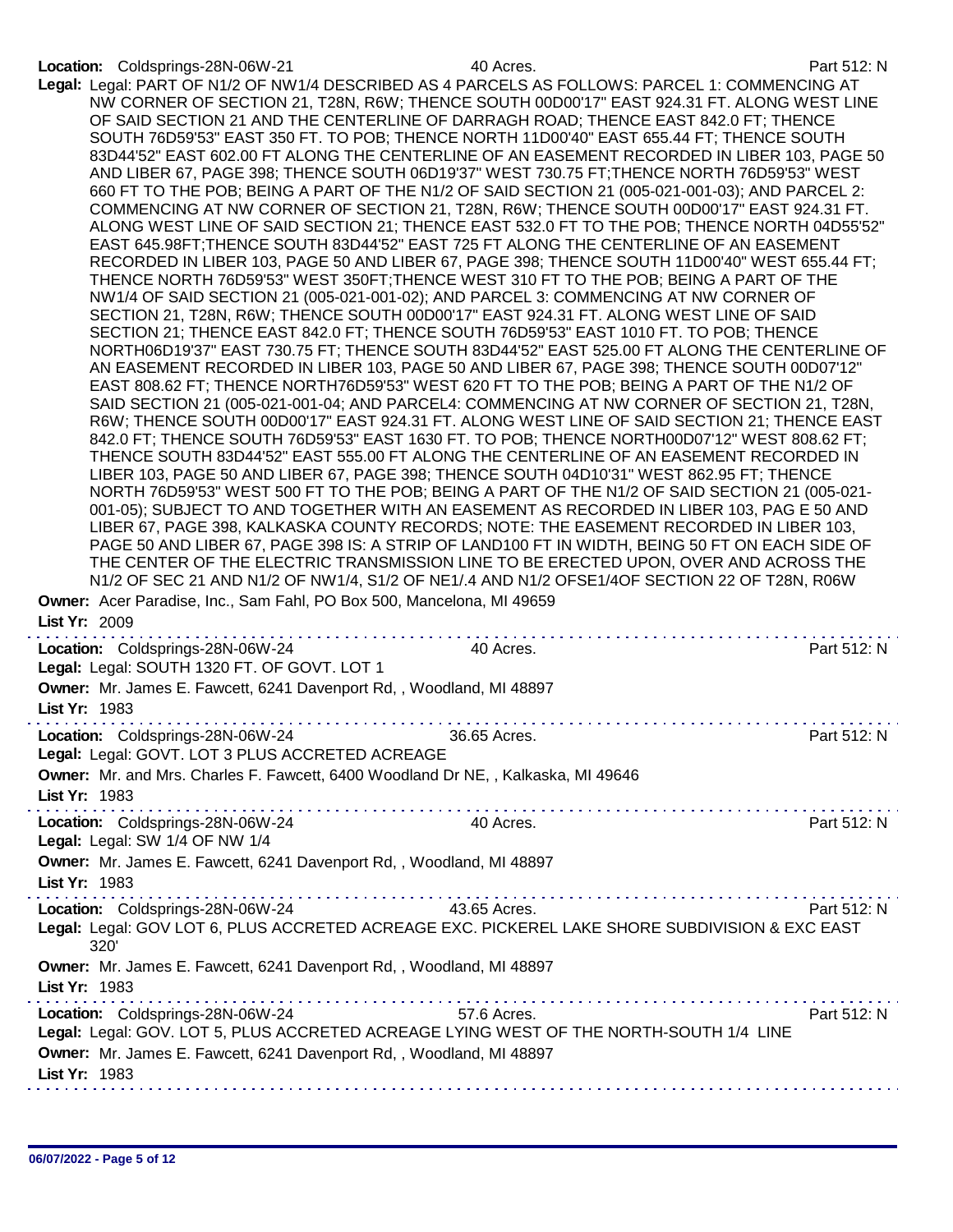| Legal: Legal: N1/2 OF NW1/4; & W1/2 OF NW1/4 OF NE1/4 (AKA WEST 20 ACRES OF GOV LOT 2)                                                                                                                                                                                                                                                                                                                                                                                                                                                                                                                                                                                                                                                                                                                                                                                                                                                                                                                                                                                                                                                                                                                                                                                            |             |
|-----------------------------------------------------------------------------------------------------------------------------------------------------------------------------------------------------------------------------------------------------------------------------------------------------------------------------------------------------------------------------------------------------------------------------------------------------------------------------------------------------------------------------------------------------------------------------------------------------------------------------------------------------------------------------------------------------------------------------------------------------------------------------------------------------------------------------------------------------------------------------------------------------------------------------------------------------------------------------------------------------------------------------------------------------------------------------------------------------------------------------------------------------------------------------------------------------------------------------------------------------------------------------------|-------------|
| Owner: Mr. and Mrs. Charles F. Fawcett, 6400 Woodland Dr NE, , Kalkaska, MI 49646<br>List Yr: 2015                                                                                                                                                                                                                                                                                                                                                                                                                                                                                                                                                                                                                                                                                                                                                                                                                                                                                                                                                                                                                                                                                                                                                                                |             |
| Location: Coldsprings-28N-06W-24<br>20 Acres.<br>Legal: Legal: W1/2 GOVT. LOT 4                                                                                                                                                                                                                                                                                                                                                                                                                                                                                                                                                                                                                                                                                                                                                                                                                                                                                                                                                                                                                                                                                                                                                                                                   | Part 512: N |
| Owner: Mr. James E. Fawcett, 6241 Davenport Rd,, Woodland, MI 48897<br>List Yr: 1983                                                                                                                                                                                                                                                                                                                                                                                                                                                                                                                                                                                                                                                                                                                                                                                                                                                                                                                                                                                                                                                                                                                                                                                              |             |
| $\label{eq:2.1} \begin{array}{lllllllllllllllllllll} \hline \textbf{1} & \textbf{1} & \textbf{1} & \textbf{1} & \textbf{1} & \textbf{1} & \textbf{1} & \textbf{1} & \textbf{1} & \textbf{1} & \textbf{1} & \textbf{1} & \textbf{1} & \textbf{1} & \textbf{1} & \textbf{1} & \textbf{1} & \textbf{1} & \textbf{1} & \textbf{1} & \textbf{1} & \textbf{1} & \textbf{1} & \textbf{1} & \textbf{1} & \textbf{1} & \textbf{1} & \text$<br>19.35 Acres.<br>Location: Coldsprings-28N-06W-24<br>Legal: Legal: E1/2 GOVT. LOT 4 PLUS ACCRETED ACREAGE                                                                                                                                                                                                                                                                                                                                                                                                                                                                                                                                                                                                                                                                                                                                     | Part 512: N |
| Owner: Mr. and Mrs. Charles F. Fawcett, 6400 Woodland Dr NE, , Kalkaska, MI 49646<br>List Yr: 1983                                                                                                                                                                                                                                                                                                                                                                                                                                                                                                                                                                                                                                                                                                                                                                                                                                                                                                                                                                                                                                                                                                                                                                                |             |
| Location: Excelsior-27N-06W-06<br>40 Acres.<br>Legal: Legal: NE1/4 OF SE1/4                                                                                                                                                                                                                                                                                                                                                                                                                                                                                                                                                                                                                                                                                                                                                                                                                                                                                                                                                                                                                                                                                                                                                                                                       | Part 512: N |
| Owner: Bruce F. Davis, 7313 Sunset Trl NE, , Mancelona, MI 49659<br>List Yr: 2011                                                                                                                                                                                                                                                                                                                                                                                                                                                                                                                                                                                                                                                                                                                                                                                                                                                                                                                                                                                                                                                                                                                                                                                                 |             |
| 75 Acres.<br>Location: Excelsior-27N-06W-09<br>Legal: Legal: N1/2 OF SW1/4 EXC. BEG AT SW CORNER, THENCE NORTH ALONG PAVEMENT 660', THENCE EAST<br>330 FT, THENCE SO UTH 660 FT, THENCE WEST 330 FT TO POINT OF BEGINNING.                                                                                                                                                                                                                                                                                                                                                                                                                                                                                                                                                                                                                                                                                                                                                                                                                                                                                                                                                                                                                                                        | Part 512: N |
| Owner: Ten Eyck Associates, L.L.C., Mr. Scott Ten Eyck, PO Box 8116, Naples, FL 34101<br>List Yr: 1978                                                                                                                                                                                                                                                                                                                                                                                                                                                                                                                                                                                                                                                                                                                                                                                                                                                                                                                                                                                                                                                                                                                                                                            |             |
| Location: Excelsior-27N-06W-09<br>70 Acres.<br>Legal: Legal: N1/2 OF SE1/4 EXCEPT SW1/4 OF NE1/4 OF SE1/4                                                                                                                                                                                                                                                                                                                                                                                                                                                                                                                                                                                                                                                                                                                                                                                                                                                                                                                                                                                                                                                                                                                                                                         | Part 512: N |
| Owner: Ten Eyck Associates, L.L.C., Mr. Scott Ten Eyck, PO Box 8116, Naples, FL 34101<br>List Yr: 1999                                                                                                                                                                                                                                                                                                                                                                                                                                                                                                                                                                                                                                                                                                                                                                                                                                                                                                                                                                                                                                                                                                                                                                            |             |
| Location: Excelsior-27N-06W-09<br>40 Acres.<br>Legal: Legal: S1/2 OF S1/2 OF NW1/4                                                                                                                                                                                                                                                                                                                                                                                                                                                                                                                                                                                                                                                                                                                                                                                                                                                                                                                                                                                                                                                                                                                                                                                                | Part 512: N |
| Owner: Catherine J. Brown, 721 South Linwood Beach Rd, , Linwood, MI 48634<br>List Yr: 2018                                                                                                                                                                                                                                                                                                                                                                                                                                                                                                                                                                                                                                                                                                                                                                                                                                                                                                                                                                                                                                                                                                                                                                                       |             |
| 111.6 Acres.<br>Location: Garfield-25N-07W-10<br>Legal: Legal: SE1/4 EXCEPT A PARCEL DESCRIBED AS FOLLOWS: BEGINNING AT THE NORTHEAST CORNER OF<br>SAID SOUTHEAST QUARTER OF SECTION 10; THENCE SOUTH ALONG THE EAST LINE OF SAID QUARTER<br>960 FT. TO THE POINT OF BEGINNING; THENCE CONTINUING SOUTH 410 FT; THENCE WEST 480 FT;<br>THENCE NORTH 410 FT; THENCE EAST 480 FT. TO THE POINT OF BEGINNING; CONTAINING 4.52 ACRES<br>MORE OR LESS. AND ALSO EXCEPT ANOTHER PARCEL DESCRIBED AS FOLLOWS: BEGINNING AT THE<br>NORTHEAST CORNER OF SAID SOUTHEAST QUARTER OF SECTION 10; THENCE SOUTH ALONG THE<br>EAST LINE OF SAID QUARTER 1370 FT. TO THE POINT OF BEGINNING: THENCE WEST 480 FT:<br>THENCENORTH 50 FT; THENCE WEST 180 FT; THENCE SOUTH 1320 FT; THENCE EAST 660 FT; THENCE<br>NORTH 1270 FT. TO THE POINT OF BEGINNING; CONTAINING 19.4 ACRES MORE OR LESS; AND ALSO<br>EXCEPT ANOTHER PARCEL DESCRIBEDAS FOLLOWS: BEGINNING AT THE SOUTH 1/4 CORNER OF SAID<br>SECTION 10; THENCE EASTERLY ON THE SECTION LINE 805.2 FT; THENCE NORTHERLY PARALLEL TO<br>THE N/S 1/4 SECTION LINE 1320 FT; THENCE WESTERLY PARALLELWITH THE SOUTH SECTION LINE A<br>DISTANCE OF 805.2 FT; THENCE SOUTHERLY ON THE N/S 1/4 SECTION LINE TO THE POB; CONTAINING<br>24.4 ACRES M/L | Part 512: N |
| Owner: Mr. and Mrs. Charles F. Fawcett, 6400 Woodland Dr NE, , Kalkaska, MI 49646<br>List Yr: 1995                                                                                                                                                                                                                                                                                                                                                                                                                                                                                                                                                                                                                                                                                                                                                                                                                                                                                                                                                                                                                                                                                                                                                                                |             |
| 20 Acres.<br>Location: Garfield-25N-07W-15<br>Legal: Legal: W1/2 OF NE1/4 OF NE1/4                                                                                                                                                                                                                                                                                                                                                                                                                                                                                                                                                                                                                                                                                                                                                                                                                                                                                                                                                                                                                                                                                                                                                                                                | Part 512: N |
| Owner: Mr. and Mrs. Joseph Elfelt and Mr. Stephen Elfelt, 20707 NW 120th Street, , Redmond, WA 98053<br>List Yr: 1995                                                                                                                                                                                                                                                                                                                                                                                                                                                                                                                                                                                                                                                                                                                                                                                                                                                                                                                                                                                                                                                                                                                                                             |             |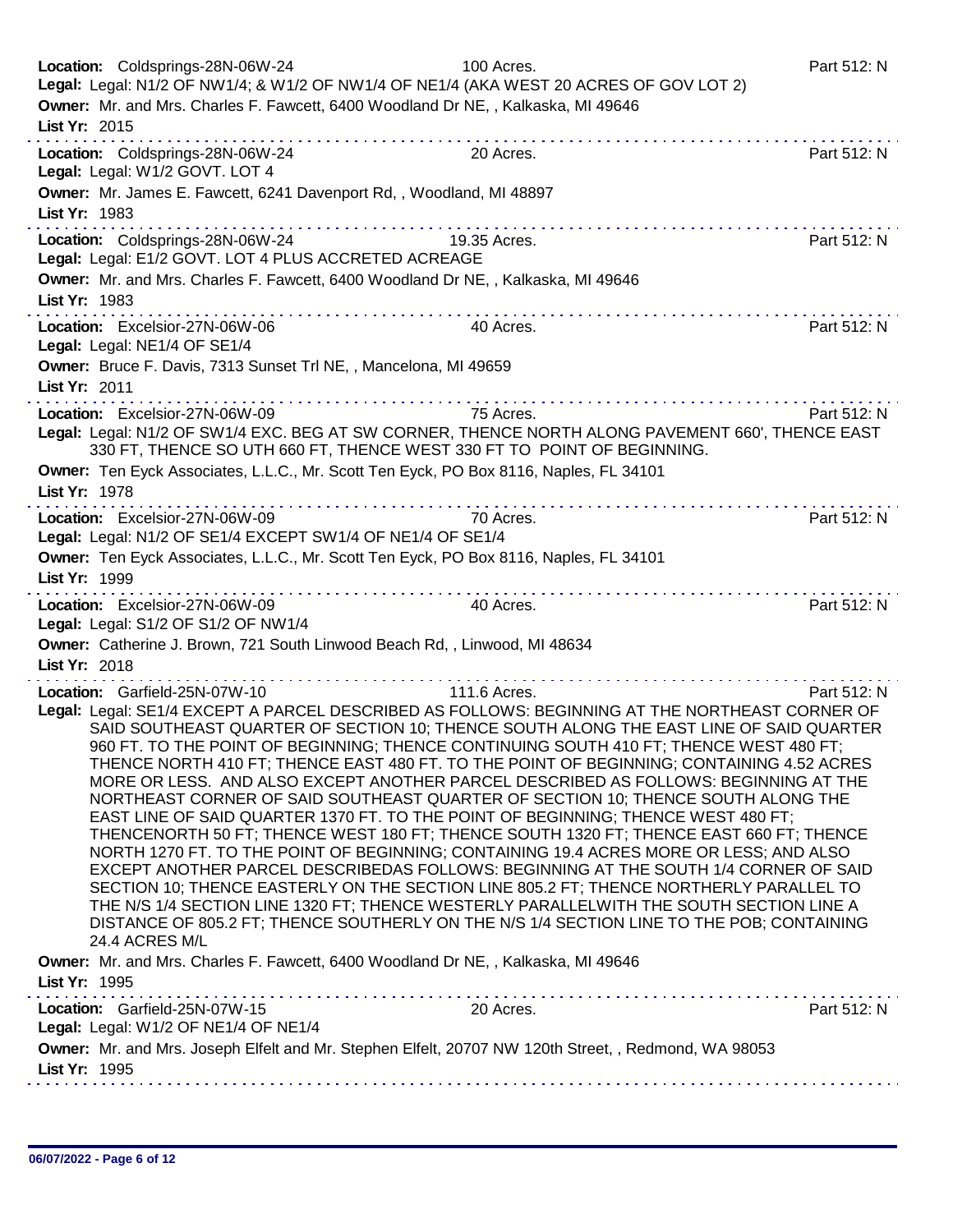| Location: Garfield-25N-07W-15<br>Legal: Legal: E1/2 OF NW1/4 OF NE1/4                                                                                                                                                  | 20 Acres.     | Part 512: N |
|------------------------------------------------------------------------------------------------------------------------------------------------------------------------------------------------------------------------|---------------|-------------|
| Owner: Mr. and Mrs. Joseph Elfelt and Mr. Stephen Elfelt, 20707 NW 120th Street, , Redmond, WA 98053<br>List Yr: 1995                                                                                                  |               |             |
| Location: Garfield-25N-07W-16<br>Legal: Legal: SE1/4 OF NE1/4                                                                                                                                                          | 40 Acres.     | Part 512: N |
| Owner: Mr. Mark T. Gottsleben, 10427 Donathan Road SE, Fife Lake, MI 49633<br>List Yr: 1994                                                                                                                            |               |             |
| Location: Garfield-25N-07W-16<br>Legal: Legal: N1/2 OF SW1/4 OF NE1/4                                                                                                                                                  | 20 Acres.     | Part 512: N |
| Owner: Mr. Mark T. Gottsleben, 10427 Donathan Road SE, Fife Lake, MI 49633<br>List Yr: 1994                                                                                                                            |               |             |
| Location: Kalkaska-27N-07W-03<br>Legal: Legal: S1/2 OF NW FRL 1/4                                                                                                                                                      | 80 Acres.     | Part 512: N |
| Owner: Robert and Sara Crosby, PO Box 255, , Kalkaska, MI 49646<br>List Yr: 2017                                                                                                                                       |               |             |
| Location: Kalkaska-27N-07W-03<br>Legal: Legal: NE FRL 1/4                                                                                                                                                              | 162.63 Acres. | Part 512: N |
| Owner: Robert and Sara Crosby, PO Box 255, , Kalkaska, MI 49646<br>List Yr: 2017                                                                                                                                       |               |             |
| Location: Kalkaska-27N-07W-27<br>Legal: Legal: NE1/4 OF SW1/4 AND 66 FT EASEMENT OVER SOUTHERLY 66 FT OF NW1/4 OF SW1/4<br>Owner: Mr. and Mrs. Stephen H. Anderson, PO Box 136, , Reed City, MI 49677<br>List Yr: 1998 | 40 Acres.     | Part 512: N |
|                                                                                                                                                                                                                        |               |             |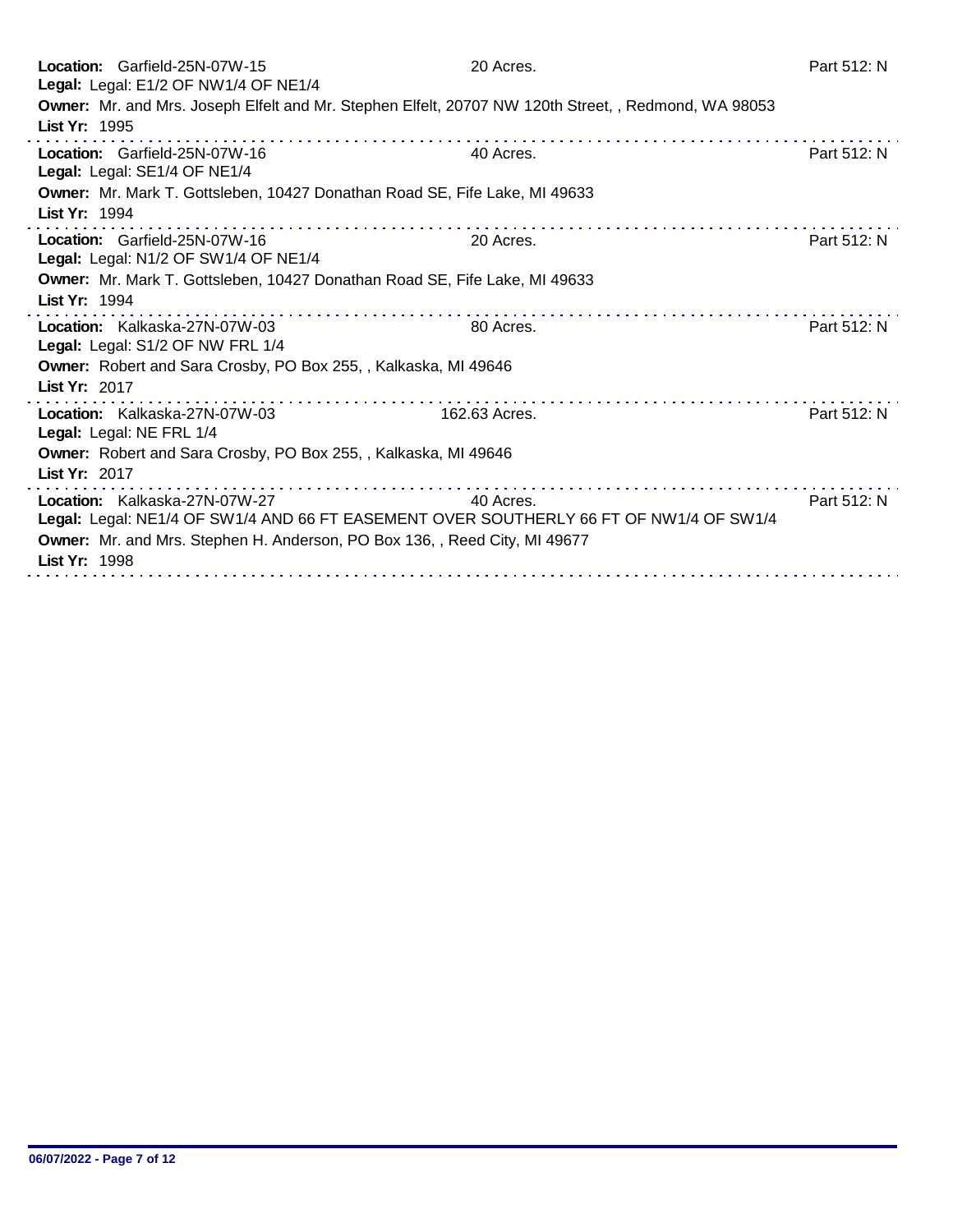PARCEL A: PART OF THE W1/ 2 OF SE1/4 MORE FULLY DESCRIBED AS FOLLOWS: COMMENCING AT THE S1/4 CORNER OF SAID SEC 28; THENCE N 89 DEG59'15" E 1325.15 FT, ALONG THE SOUTH LINE OF SAID SEC 28 TO THE POB; THENCE S 89 DEG 59' 15" W,190 .00 FT, ALONG SAID SEC LINE; THENCE N 00 DEG 00' 45" W 261.98 FT; THENCE N 89 DEG 59' 15" E 190.87 FT, PARALLEL WITH SAID SEC LINE TO A POINT ON THE EAST 1/8 LINE OF SEC 28; THENCE S 00 DEG 10' 43" W,261.88 FT, ALONG SAID 1/8 LINE TO THE POB;

PARCEL B: PART OF THE W1/2 OF SE1/4 MORE FULLY DESCR IBED AS FOLLOWS: COMMENCING AT THE S1/4 CORNER OF SAID SEC 28; THENCE N 89 DEG 59' 15" E, 938.55 FT,ALONG THE SOUTH LINE OF SAID SEC 28 TO THE POB; THENCE N 00 DEG 00' 45" W, 319.21 FT; THENCE N89 D EGS 59' 15" E, 197.60 FT, PARALLEL TO SAID SEC LINE; THENCE S 00 DEG 00' 45" E, 319.21 FT TO APOINTON SAID SEC LINE; THENCE S 89 DEG 59' 15" W, 197.60 FT, ALONG SAID SEC LINE TO THE POB;

PARCEL C: PART OF THE W1/2 OF SE1/4 MORE FULLY DESCRIBED AS FOLLOWS: COMMENCING AT THE S1/4 CORNER OFSAID SEC; THENCE E 814.05 FT ALONG THE SOUTH LINE OF SAID SEC TO THE POB; THENCE N 33 FT; THENCE 78.54 FTALONG A 50 FT RADIUS NON-TANGENT CURVE TO THE RIGHT WITH A CHORD OF N 45 DEG 00' 45" W 70.70 FTCEN TRAL ANGLE 89 DEG 59' 60"; THENCE N 236.21 FT; THENCE E 174.50 FT PARALLEL WITH SAID SEC LINE;THENCE S 319.21 FT TO A POINT ON SAID SEC LINE; THENCE W 124.50 FT ALONG SAID SEC LINE TO THE POB.

PARCEL F: PART OF THE W1/2 OF SE1/4 MORE FULLY DESCRIBED AS FOLLOWS: COMMENCING AT THE S1/4 CORNER OFSAID SEC 28; THENCE N 89 DEG 59' 15" E 174.55 FT, ALONG THE SOUTH LINE OF SAID SEC 28 TO THE POB; T HENCE N 00 DEG 12' 09" E. 299.21 FT, PARALLEL WITH THE N-S 1/4 LINE OF SAID SEC 28; THENCE N 89DEG 59' 15" E, 174.50 FT, PARALLEL WITH SAID SOUTH SEC LINE; THENCE S 00 DEGREES 12' 09" W, 299.21FT, PARALLEL WITH SAID 1/4 LINE TO A POINT ON SAID SOUTH SEC LINE; THENCE S 89 DEG 59' 15" W, 174.50FT ALONG SAID SEC LINE TO THE POB;

PARCEL G: PART OF THE W1/2 OF SE1/4 MORE FULLY DESCRIBED ASFOLLOWS: BEGINNING AT THE SOUTH 1/4 CORNER OF SAID SEC 28; THENCE N 00 DEG 12' 09" E, 299.21 FT ALONG THE N-S ¼ LINE OF SAID SEC 28; THENCE N 89 DEG 59' 15" E, 174.55 FT, PARALLEL WITH SAID SOUTH LINE OF SAID SEC 28; THENCE S 00 DEG 12' 09" W, 299.21 FT, PARALLEL WITH SAID ¼ LINE TO A POINT ON SECLINE;THENCE S 89 DEG 59' 15" W, 174.55 FT ALONG SAID SOUTH SECTION LINE TO THE POB. ALL EXCEPTIONS SUBJE CT TO THE RIGHT OF WAY OF TYLER ROAD OVER THE SOUTH 33 FEET THEREOF.

Owner: Michael and Kim Hershberger, 1605 Tyler Rd SE, , Kalkaska, MI 49646 List Yr: 2013

Location: Oliver-26N-06W-35 31.9 Acres. Part 512: N

Legal: Legal: W1/2 OF E1/2 OF NE1/4 LYING S'LY OF THE MANISTEE RIVER DESC. AS FOLLOWS: TO FIND THE PLACE OF BEG. C OMMENCE AT THE E 1/4 CORNER OF SAID SEC.; THENCE NORTH 85 DEG 44'57" WEST ALONG THE EAST AND WEST 1/4 LINE OF SAID SEC.659.79 FEET TO THE PLACE OF BEG. FOR THIS DESC.; TH N 4 DEG 22' 19" E, 2115.02 FEET TO AN IRON ROD NEAR THE SOUTHERLY BANK OF SAID RIVER; THENCE CONTINUING N 4 DEG 22'19"E TO THECENTER THREAD OF SAID RIVER; THENCE DOWNSTREAM ALONG SAID CENTER THREAD TO THE EAST 1/8 LINE OF SAIDSECTION THENCE S 4 DEG, 21'39" WEST ALONG SAID 1/8 LINE TO AN IRON ROD NEAR THE SOUTHERLY BANK OF SAID RIVER; THENCE CONTINUING S 4 DEG,21'39" W ALONG SAID 1/8 LINE 1199.39 FEET TO THE EAST AND WEST1/4 LINE OFSAID SEC.; THENCE S. 85 DEG 44'57" E ALONG SAID 1/4 LINE 659.80 FEET TO THE PLACE OF BEGINNING. (BEARINGS ARE BASED ON THE NORTH LINE OF SECTION 35 FROM THE NORTH-EAST CORNER TO THE NORTH 1/4 CORNER ASSUMED AS N 85 DEG 29'21" WEST). Owner: Mr. Bryan R. Bucklen, et al., 7747 NW 90th Avenue, Ocala, FL 34482

List Yr: 1984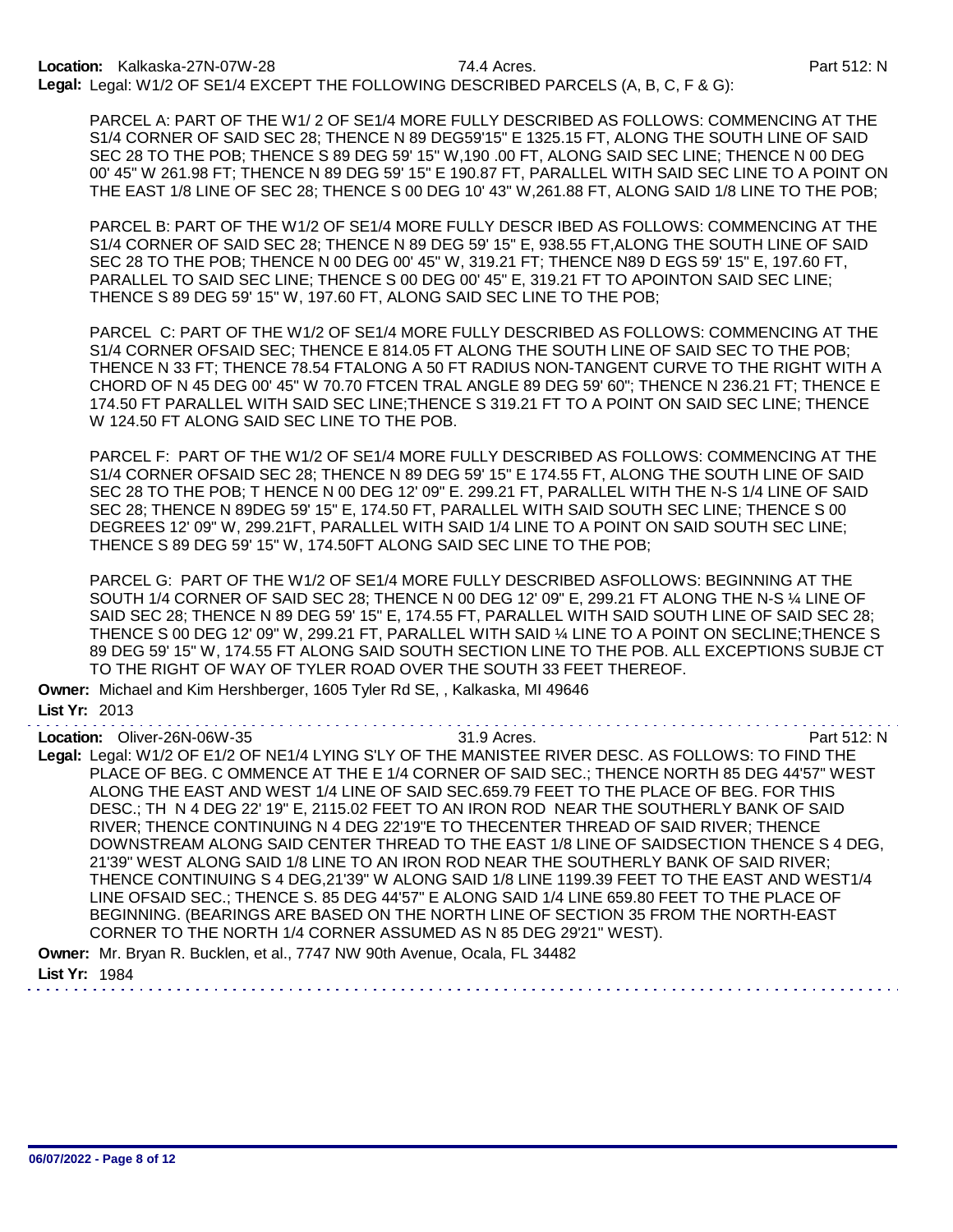| Location: Oliver-26N-06W-35<br>POINT OF BEGINNING. CONTAINING 0.22 ACRES, MORE OR LESS.                                                     | 15.66 Acres.<br>Legal: Legal: E1/2 OF NE1/4 OF NE1/4 LYING S'LY & E'LY OF THE MANISTEE RIVER, DESC. AS BEG. AT THE NE<br>CORNER OF SEC; THENCE SOUTH 4 DEG, 22'59" WEST ALONG THE EAST LINE OF SAID SECTION<br>1317.37 FEET TO THE NORTH 1/8 LINE OF SAID SECTION; THENCE NORTH 85 DEG 37'09" WEST ALONG<br>SAID 1/8 LINE 660.05 FEET; THENCE NORTH 4 DEG 22' 19" EAST 796.16 FEET TO AN IRON ROD NEAR THE<br>SOUTHERLY BANK OF THE MANISTEE RIVER; THENCE CONTINUING NORTH 4 DEG, 22'19" EAST TO THE<br>CENTER THREAD OF SAID RIVER; THENCE UPSTREAM ALONG SAID CENTER THREAD TO THE NORTH<br>LINE OF SAID SECTION; THENCE SOUTH 85 DEG 29'21" EAST ALONG SAID SECTIONLINE TO AN IRON ROD<br>NEAR THE EASTERLY BANK OF SAID RIVER; THENCE CONTINUING SOUTH 85 DEG 29'21" EAST ALONG<br>SAID SECTION LINE 76.4 FEET TO THE PLACE OF BEG. BEARINGS ARE BASED ON THE NORTH LINE OF<br>SEC. 35 FROM THE NE CORNER TO THE NORTH 1/4 CORNER ASSUMED AS NORTH 85 DEG, 29' 21"<br>WEST. ALSO EXCEPT THAT PART OF E1/2 OF NE 1/4 OF NE 1/4 LYING SOUTHERLY AND EASTERLY OF<br>THE MANISTEE RIVER DESCRIBED AS COMMENCING AT THE NE CORNER OF SEC. 35, THENCE S 04<br>DEG, 22' 59" W, ALONG THE EAST LINE OF SAID SEC. 35, 520.87 FT, THENCE N 85 DEG 37 ' 01" WEST<br>413.92 FT TO THE POINT OF BEGINNING, THENCE S 73DEG, 29'34" W 118 FT, THENCE N 16 DEG 30'26"<br>WEST 74 FT TO THE SHORE OF THE MANISTEE RIVER, THENCE N 55 DEG, 38' 33" EAST ALONG SAID<br>SHORELINE, 123.97 FT, THENCE LEAVING SAID SHORELINE, S 16 DEG, 30' 26" EAST 92 FEET TO THE SAID | Part 512: N |
|---------------------------------------------------------------------------------------------------------------------------------------------|----------------------------------------------------------------------------------------------------------------------------------------------------------------------------------------------------------------------------------------------------------------------------------------------------------------------------------------------------------------------------------------------------------------------------------------------------------------------------------------------------------------------------------------------------------------------------------------------------------------------------------------------------------------------------------------------------------------------------------------------------------------------------------------------------------------------------------------------------------------------------------------------------------------------------------------------------------------------------------------------------------------------------------------------------------------------------------------------------------------------------------------------------------------------------------------------------------------------------------------------------------------------------------------------------------------------------------------------------------------------------------------------------------------------------------------------------------------------------------------------------------------------------------------------------------|-------------|
| Owner: Mr. Bryan R. Bucklen, et al., 7747 NW 90th Avenue, Ocala, FL 34482<br>List Yr: 1984                                                  |                                                                                                                                                                                                                                                                                                                                                                                                                                                                                                                                                                                                                                                                                                                                                                                                                                                                                                                                                                                                                                                                                                                                                                                                                                                                                                                                                                                                                                                                                                                                                          |             |
| Location: Orange-26N-07W-02<br>Legal: Legal: SW1/4 OF NE1/4<br>Owner: Sandra Benson, 1112 Millville Road, Lapeer, MI 48446<br>List Yr: 1987 | $\label{eq:2.1} \begin{array}{lllllllllllllllllll} \mathbf{1}_{\mathbf{1}} & \mathbf{1}_{\mathbf{1}} & \mathbf{1}_{\mathbf{1}} & \mathbf{1}_{\mathbf{1}} & \mathbf{1}_{\mathbf{1}} & \mathbf{1}_{\mathbf{1}} & \mathbf{1}_{\mathbf{1}} & \mathbf{1}_{\mathbf{1}} & \mathbf{1}_{\mathbf{1}} \\ \mathbf{1}_{\mathbf{1}} & \mathbf{1}_{\mathbf{1}} & \mathbf{1}_{\mathbf{1}} & \mathbf{1}_{\mathbf{1}} & \mathbf{1}_{\mathbf{1}} & \mathbf{1}_{\mathbf{1}} &$<br>40 Acres.                                                                                                                                                                                                                                                                                                                                                                                                                                                                                                                                                                                                                                                                                                                                                                                                                                                                                                                                                                                                                                                                                  | Part 512: N |
| Location: Orange-26N-07W-02<br>Owner: Sandra Benson, 1112 Millville Road, Lapeer, MI 48446<br>List Yr: 1987                                 | 48.86 Acres.<br>Legal: Legal: NORTH 55 RODS OF N1/2 OF SE1/4, EXCEPT E3/4 OF S1/2 OF N1/2 OF NE1/4 OF SE1/4                                                                                                                                                                                                                                                                                                                                                                                                                                                                                                                                                                                                                                                                                                                                                                                                                                                                                                                                                                                                                                                                                                                                                                                                                                                                                                                                                                                                                                              | Part 512: N |
| Location: Orange-26N-07W-04                                                                                                                 | 41 Acres.<br>Legal: Legal: S1/2 OF N1/2 OF FRL NW1/4 EXCEPT A PARCEL OF LAND COMMENCING IN THE SW CORNER;<br>THENCE EAST 42 RODS; THENCE NORTH 1 ROD; THENCE WEST 42 RODS; THENCE SOUTH TO POB;<br>ALSO EXCEPT THE WEST 75 FT AS ROW TO STATE RECORDED IN LIBER 87, PAGE 72<br>Owner: Devereaux Family Partnership, Brandon Devereaux, 2872 North Hubbardston Road, Pewamo, MI 48873                                                                                                                                                                                                                                                                                                                                                                                                                                                                                                                                                                                                                                                                                                                                                                                                                                                                                                                                                                                                                                                                                                                                                                     | Part 512: N |
| List Yr: 2012                                                                                                                               |                                                                                                                                                                                                                                                                                                                                                                                                                                                                                                                                                                                                                                                                                                                                                                                                                                                                                                                                                                                                                                                                                                                                                                                                                                                                                                                                                                                                                                                                                                                                                          |             |
| Location: Orange-26N-07W-29<br>Legal: Legal: S1/2 OF SW1/4                                                                                  | 80 Acres.                                                                                                                                                                                                                                                                                                                                                                                                                                                                                                                                                                                                                                                                                                                                                                                                                                                                                                                                                                                                                                                                                                                                                                                                                                                                                                                                                                                                                                                                                                                                                | Part 512: N |
| List Yr: 2016                                                                                                                               | Owner: Bell Land Management, LLC, Mr. Steven T. Bell, 10378 Birdseye Court, West Olive, MI 49460                                                                                                                                                                                                                                                                                                                                                                                                                                                                                                                                                                                                                                                                                                                                                                                                                                                                                                                                                                                                                                                                                                                                                                                                                                                                                                                                                                                                                                                         |             |
| Location: Orange-26N-07W-32<br>Legal: Legal: E 1/2 OF NW 1/4                                                                                | 80 Acres.                                                                                                                                                                                                                                                                                                                                                                                                                                                                                                                                                                                                                                                                                                                                                                                                                                                                                                                                                                                                                                                                                                                                                                                                                                                                                                                                                                                                                                                                                                                                                | Part 512: N |
| List Yr: 1985                                                                                                                               | Owner: Kalkaska Acreage LLC, Mr. Mark Bartig, 1394 East Grand River Avenue, Williamston, MI 48895                                                                                                                                                                                                                                                                                                                                                                                                                                                                                                                                                                                                                                                                                                                                                                                                                                                                                                                                                                                                                                                                                                                                                                                                                                                                                                                                                                                                                                                        |             |
| Location: Orange-26N-07W-32<br>Legal: Legal: W 1/2 OF NW 1/4 OF NE 1/4                                                                      | 20 Acres.<br>Owner: Kalkaska Acreage LLC, Mr. Mark Bartig, 1394 East Grand River Avenue, Williamston, MI 48895                                                                                                                                                                                                                                                                                                                                                                                                                                                                                                                                                                                                                                                                                                                                                                                                                                                                                                                                                                                                                                                                                                                                                                                                                                                                                                                                                                                                                                           | Part 512: N |
| List Yr: 1985                                                                                                                               |                                                                                                                                                                                                                                                                                                                                                                                                                                                                                                                                                                                                                                                                                                                                                                                                                                                                                                                                                                                                                                                                                                                                                                                                                                                                                                                                                                                                                                                                                                                                                          |             |
| Location: Orange-26N-07W-33<br>Legal: Legal: S1/2                                                                                           | 320 Acres.<br>Owner: Biewer Sawmill, Inc., Mr. Timothy Biewer, President, 812 South Riverside Avenue, St Clair, MI 48079                                                                                                                                                                                                                                                                                                                                                                                                                                                                                                                                                                                                                                                                                                                                                                                                                                                                                                                                                                                                                                                                                                                                                                                                                                                                                                                                                                                                                                 | Part 512: N |
| List Yr: 1983                                                                                                                               |                                                                                                                                                                                                                                                                                                                                                                                                                                                                                                                                                                                                                                                                                                                                                                                                                                                                                                                                                                                                                                                                                                                                                                                                                                                                                                                                                                                                                                                                                                                                                          |             |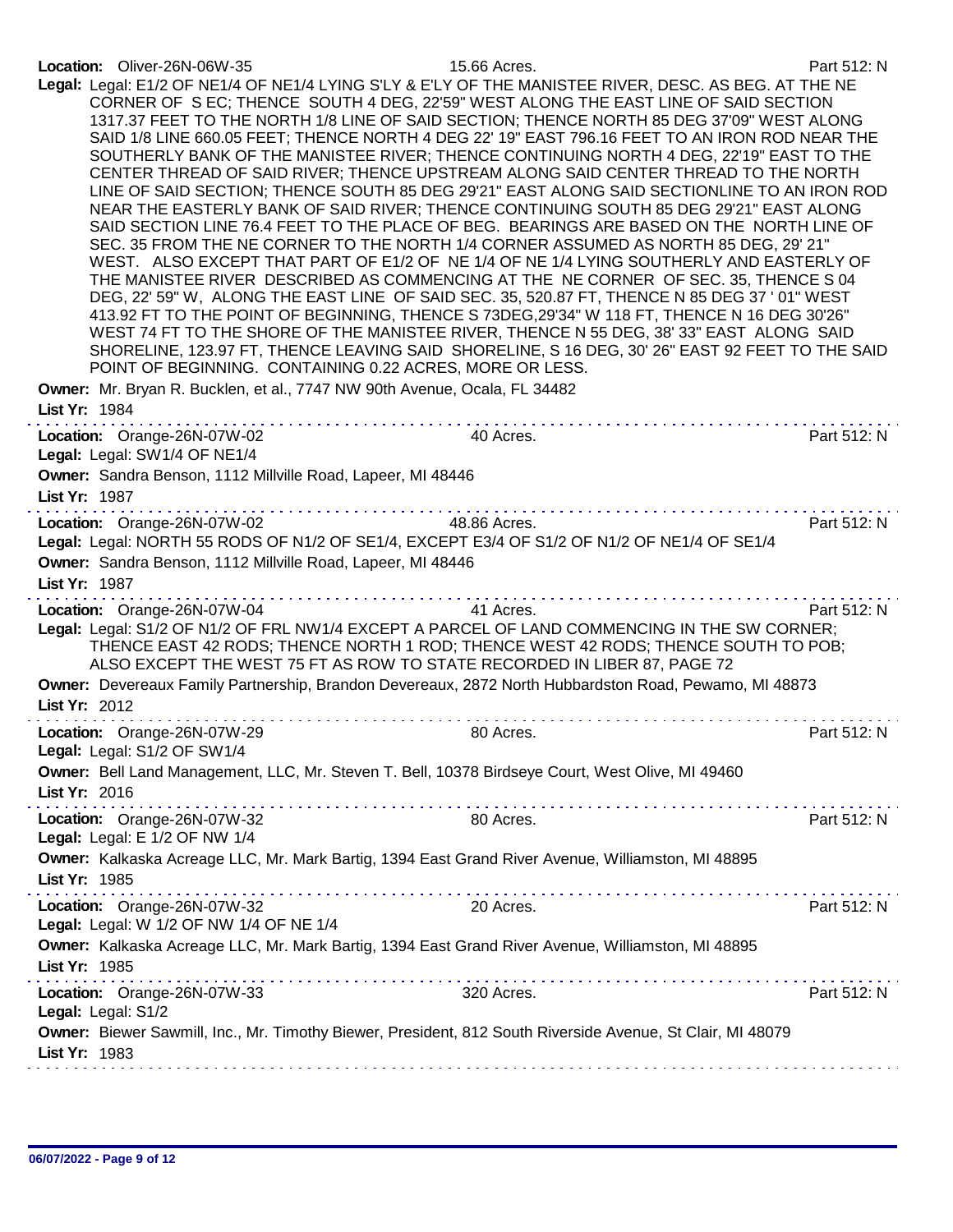|               | Location: Orange-26N-07W-34                                                                               | 80 Acres.                                                                                                                                                                                                                                                                                                                                                                                                                                                                                                                                                                                                                                                                                                                                                                                                                                                                                                                                                                                                                                                                                                                                                                                                                                                                                                                                                                                                                                                                                                                                                                                                                                                                                                      | Part 512: N |
|---------------|-----------------------------------------------------------------------------------------------------------|----------------------------------------------------------------------------------------------------------------------------------------------------------------------------------------------------------------------------------------------------------------------------------------------------------------------------------------------------------------------------------------------------------------------------------------------------------------------------------------------------------------------------------------------------------------------------------------------------------------------------------------------------------------------------------------------------------------------------------------------------------------------------------------------------------------------------------------------------------------------------------------------------------------------------------------------------------------------------------------------------------------------------------------------------------------------------------------------------------------------------------------------------------------------------------------------------------------------------------------------------------------------------------------------------------------------------------------------------------------------------------------------------------------------------------------------------------------------------------------------------------------------------------------------------------------------------------------------------------------------------------------------------------------------------------------------------------------|-------------|
|               | Legal: Legal: S1/2 OF NW1/4                                                                               |                                                                                                                                                                                                                                                                                                                                                                                                                                                                                                                                                                                                                                                                                                                                                                                                                                                                                                                                                                                                                                                                                                                                                                                                                                                                                                                                                                                                                                                                                                                                                                                                                                                                                                                |             |
| List Yr: 1975 |                                                                                                           | Owner: Mr. and Mrs. Richard Westerman, et al., 3854 Haven Hill Lane, , Williamsburg, MI 49690                                                                                                                                                                                                                                                                                                                                                                                                                                                                                                                                                                                                                                                                                                                                                                                                                                                                                                                                                                                                                                                                                                                                                                                                                                                                                                                                                                                                                                                                                                                                                                                                                  |             |
|               | Location: Rapid River-28N-07W-02                                                                          | 53.17 Acres.                                                                                                                                                                                                                                                                                                                                                                                                                                                                                                                                                                                                                                                                                                                                                                                                                                                                                                                                                                                                                                                                                                                                                                                                                                                                                                                                                                                                                                                                                                                                                                                                                                                                                                   | Part 512: N |
|               |                                                                                                           | Legal: Legal: W1/2 OF SW1/4 EXCEPT A PARCEL DESCRIBED AS COMMENCING AT THE SW CORNER OF SAID<br>SECTION 2; THENCE EAS T 769.41FT. TO P.O.B.; THENCE CONTINUING EAST 275FT; THENCE NORTH<br>792FT; THENCE WEST 275FT; THENCE SOUTH 792FT. TO P.O.B; AND EXCEPT THE EAST 264FT. OF THE<br>W1/2 OF SW1/4; AND EXCEPT THE SOUTH 330FT OF THE WEST 769.41FT. OF THE W1/2 OF SW1/4;                                                                                                                                                                                                                                                                                                                                                                                                                                                                                                                                                                                                                                                                                                                                                                                                                                                                                                                                                                                                                                                                                                                                                                                                                                                                                                                                  |             |
| List Yr: 1997 | Owner: Mr. Leslie Eberle, Trustee, 351 East Overlook Drive, , Largo, FL 33770                             |                                                                                                                                                                                                                                                                                                                                                                                                                                                                                                                                                                                                                                                                                                                                                                                                                                                                                                                                                                                                                                                                                                                                                                                                                                                                                                                                                                                                                                                                                                                                                                                                                                                                                                                |             |
|               | Location: Rapid River-28N-07W-02                                                                          | 34.05 Acres.                                                                                                                                                                                                                                                                                                                                                                                                                                                                                                                                                                                                                                                                                                                                                                                                                                                                                                                                                                                                                                                                                                                                                                                                                                                                                                                                                                                                                                                                                                                                                                                                                                                                                                   | Part 512: N |
|               |                                                                                                           | Legal: Legal: PART OF THE SE1/4 OF SW1/4 BEGINNING AT THE SOUTH 1/4 CORNER OF SECTION 2; THENCE<br>WEST ON THE SOUTH LINE 1257.55 FT; THENCE CONTINUING WEST 71.82 FT TO WEST 1/8 LINE; THENCE<br>NORTH ON WEST 1/8 LINE 233FT TO POB; THENCE CONTINUING NORTH 1092.98 FT; THENCE EAST 907.32<br>FT; THENCE SOUTHWESTERLY 1373.38FT; THENCE WEST 198.19 FT TO POB; ALSO THE EAST 264 FT OF<br>W1/2 OF SW1/4; ALSO THE SOUTH 330 FT OF THE WEST 769.43 FT OF W1/2 OF SW1/4                                                                                                                                                                                                                                                                                                                                                                                                                                                                                                                                                                                                                                                                                                                                                                                                                                                                                                                                                                                                                                                                                                                                                                                                                                      |             |
|               | Owner: Mr. Leslie Eberle, Trustee, 351 East Overlook Drive, , Largo, FL 33770                             |                                                                                                                                                                                                                                                                                                                                                                                                                                                                                                                                                                                                                                                                                                                                                                                                                                                                                                                                                                                                                                                                                                                                                                                                                                                                                                                                                                                                                                                                                                                                                                                                                                                                                                                |             |
| List Yr: 2001 |                                                                                                           |                                                                                                                                                                                                                                                                                                                                                                                                                                                                                                                                                                                                                                                                                                                                                                                                                                                                                                                                                                                                                                                                                                                                                                                                                                                                                                                                                                                                                                                                                                                                                                                                                                                                                                                |             |
|               | Location: Rapid River-28N-07W-12                                                                          | $119.45$ Acres.<br>Legal: Legal: THAT PART OF THE E1/2 OF NW1/4 AND SW1/4 OF NW1/4 LYING EAST OF RAILROAD DESCRIBED<br>AS BEGINNING AT T HE W1/4 CORNER OF SECTION 12; THENCE N00DEG30'59"E ALONG THE WEST LINE<br>OF SAID SECTION, 543.49 FT TOTHE SOUTHEASTERLY ROW LINE OF A RAILROAD; THENCE<br>NORTHEASTERLY 311.29 FT ALONG THE ROW LINE AND THEARC OF A 5734.33 FT RADIUS CURVE TO<br>THE LEFT, CHORD OF N30DEG51'43"E, 311.25 FT; THENCE N29DEG18'24"E ALONG SAID ROW LINE, 589.07<br>FT TO THE N1/8 LINE OF SAID SECTION; THENCE S89DEG37'08"E ALONG SAIDN1/8 LINE, 886.69 FT TO<br>THE W1/8 LINE OF SAID SECTION; THENCE N00DEG19'33"E ALONG SAID W1/8 LINE, 1325.78 FT TO THE<br>NORTH LINE OF SAID SECTION; THENCE S89DEG33'09"E ALONG SAID NORTH LINE, 1323.23 FT TO THE N-<br>S1/4 LINE OF SAID SECTION; THENCE S00DEG08'06"W ALONG SAID N-S1/4 LINE, 2648.51 FT TO THE E-<br>W1/4 LINE OF SAID SECTION; THENCE N89DEG41'06"W ALONG SAID E-W1/4 LINE, 2664.09 FT TO POB<br>(117.23 ACRES) AND ALSO THAT PART OF THE SW1/4 OF NW1/4 LYING WEST OF THE RAILROAD<br>DESCRIBED AS COMMENCING ATTHE W1/4 CORNER OF SAID SECTION; THENCE N00DEG30'59"E ALONG<br>THE WEST LINE OF SAID SECTION, 737.27 FTTO THE NORTHWESTERLY ROW LINE OF THE RAILROAD<br>AND THE POB; THENCE CONTINUING N00DEG30'59"E ALONG SAID WEST LINE, 590.04 FT TO THE N1/8<br>LINE OF SAID SECTION; THENCE S89DEG37'08"E ALONG SAID N1/8 LINE,326.70 FT TO SAID<br>NORTHWESTERLY RAILROAD ROW LINE; THENCE S29DEG18'24"W ALONG SAID ROW LINE, 533.81FT;<br>THENCE SOUTHWESTERLY 141.33 FT ALONG SAID ROW LINE AND THE ARC OF A 5634.33 FT RADIUS<br>CURVE TOTHE RIGHT, CHORD OF S30DEG01'31"W 141.33 FT TO THE POB (2.22 ACRES) | Part 512: N |
| List Yr: 2004 |                                                                                                           | Owner: Lunquist Family Partners, L.P., Mr. Richard E. Lunquist, 38335 South Lake Crest Drive, Tucson, AZ 85739                                                                                                                                                                                                                                                                                                                                                                                                                                                                                                                                                                                                                                                                                                                                                                                                                                                                                                                                                                                                                                                                                                                                                                                                                                                                                                                                                                                                                                                                                                                                                                                                 |             |
|               |                                                                                                           | .                                                                                                                                                                                                                                                                                                                                                                                                                                                                                                                                                                                                                                                                                                                                                                                                                                                                                                                                                                                                                                                                                                                                                                                                                                                                                                                                                                                                                                                                                                                                                                                                                                                                                                              |             |
|               | Location: Rapid River-28N-07W-18 17.27 Acres.<br>N 89DEG 54' 06" W ALONG SD SOUTH LINE, 566.63 FT TO POB. | Legal: Legal: SW1/4 OF SW1/4 MORE FULLY DESCRIBED AS: BEGINNING AT SW CORNER OF SEC 18; THENCE N<br>00DEG 28' 23" W A LONG WEST LINE OF SD SEC 18, 1322.07 FT TO SOUTH 1/8 LINE OF SD SECT 18;<br>THENCE S 89DEG 38' 05" E ALONG SD S 1/8 LINE, 572.50 FT TO THE WEST 1/8 LINE OF SD SEC 18;<br>THENCE S 00DEG 13'10" E ALONG SD WEST 1/8 LINE, 1319.36 FT TO SOUTH LINE OF SD SEC 18; THENCE                                                                                                                                                                                                                                                                                                                                                                                                                                                                                                                                                                                                                                                                                                                                                                                                                                                                                                                                                                                                                                                                                                                                                                                                                                                                                                                  | Part 512: N |
| List Yr: 2013 | Owner: Mr. and Mrs. Larry Comai, 7649 Underhill Road NW, , Rapid City, MI 49676                           |                                                                                                                                                                                                                                                                                                                                                                                                                                                                                                                                                                                                                                                                                                                                                                                                                                                                                                                                                                                                                                                                                                                                                                                                                                                                                                                                                                                                                                                                                                                                                                                                                                                                                                                |             |
|               | .<br>Location: Rapid River-28N-07W-28<br>SOUTH 600 FT; THENCE EAST 330 FT TOTHE PLACE OF BEGINNING        | 95 Acres.<br>Legal: Legal: THE N1/2 OF NE1/4 OF SW1/4 AND THE S1/2 OF NW1/4 EXCEPT A PARCEL DESCRIBED AS<br>STARTING FROM THE SOUT HEAST CORNER GOING NORTH 600 FT; THENCE WEST 330 FT; THENCE                                                                                                                                                                                                                                                                                                                                                                                                                                                                                                                                                                                                                                                                                                                                                                                                                                                                                                                                                                                                                                                                                                                                                                                                                                                                                                                                                                                                                                                                                                                 | Part 512: N |
|               | Owner: Mr. and Mrs. Daniel Wettlaufer, 2939 NW Torch Lake Drive, , Kewadin, MI 49648                      |                                                                                                                                                                                                                                                                                                                                                                                                                                                                                                                                                                                                                                                                                                                                                                                                                                                                                                                                                                                                                                                                                                                                                                                                                                                                                                                                                                                                                                                                                                                                                                                                                                                                                                                |             |

 $\sim$ 

List Yr: 2003